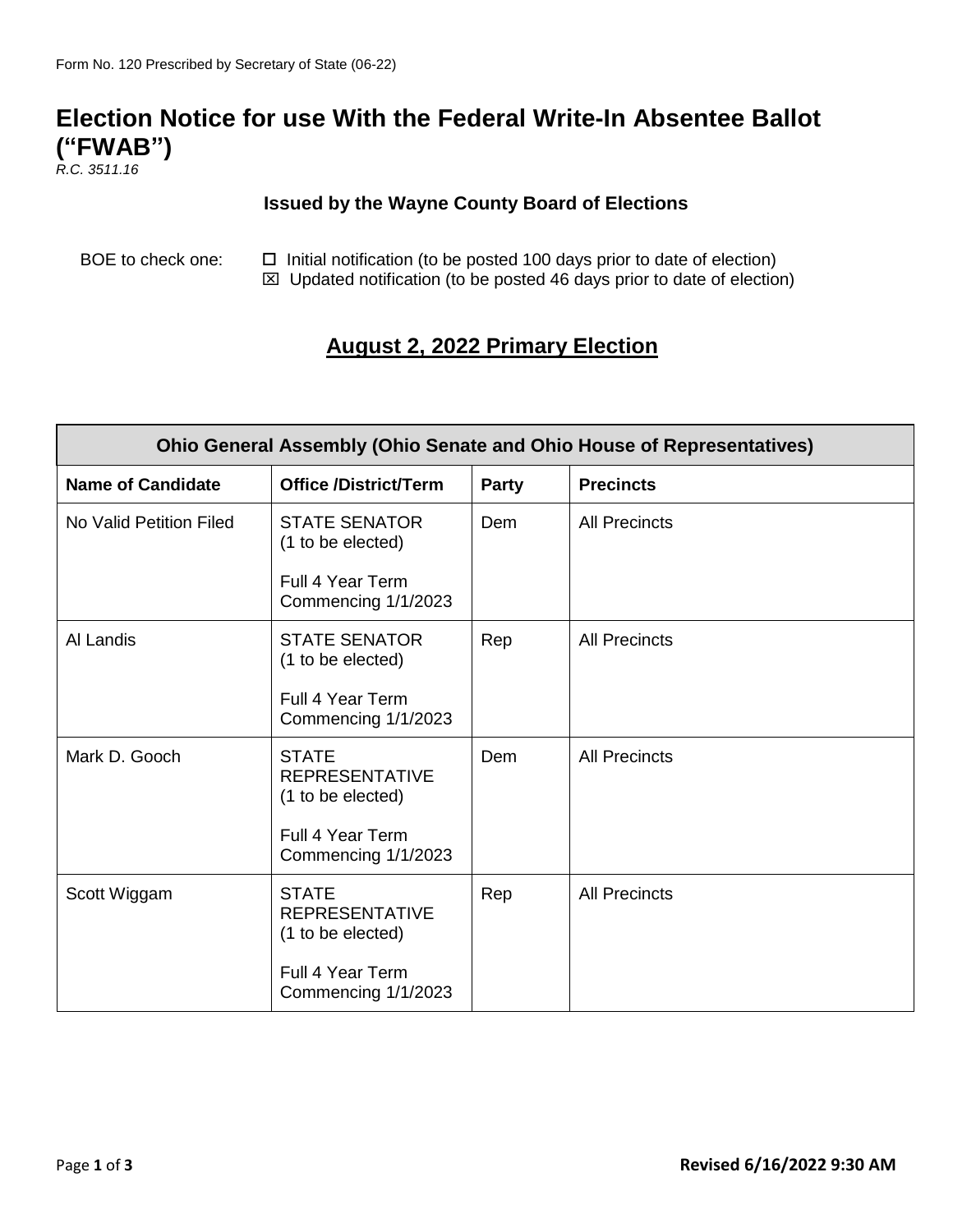| <b>Party Offices (State Central Committee)</b>                                                |                                                                                                                                                  |              |                      |  |  |
|-----------------------------------------------------------------------------------------------|--------------------------------------------------------------------------------------------------------------------------------------------------|--------------|----------------------|--|--|
| <b>Name of Candidate</b>                                                                      | <b>Office /District</b>                                                                                                                          | <b>Party</b> | <b>Precincts</b>     |  |  |
| K. William Bailey<br><b>Grant Hutcheson</b><br>Jason M. Stevens                               | <b>DEMOCRATIC STATE</b><br><b>CENTRAL</b><br><b>COMMITTEE - MAN</b><br>(1 to be elected)<br>Full 4 Year Term                                     | Dem          | <b>All Precincts</b> |  |  |
|                                                                                               | Commencing 8/22/2022                                                                                                                             |              |                      |  |  |
| Martha J. Campbell                                                                            | <b>DEMOCRATIC STATE</b><br><b>CENTRAL</b><br><b>COMMITTEE -</b><br><b>WOMAN</b><br>(1 to be elected)                                             | Dem          | <b>All Precincts</b> |  |  |
|                                                                                               | Full 4 Year Term<br>Commencing 8/22/2022                                                                                                         |              |                      |  |  |
| Charles Blake (Rep)<br>Doug Deeken (Rep)<br>Patrick Hennessey (Rep)<br>Douglas S. Wills (Rep) | <b>REPUBLICAN STATE</b><br><b>CENTRAL</b><br><b>COMMITTEE - MAN</b><br>(1 to be elected)<br>Full 4 Year Term<br>Commencing 8/22/2022             | Rep          | <b>All Precincts</b> |  |  |
| Antonia J. Blake                                                                              | <b>REPUBLICAN STATE</b><br><b>CENTRAL</b><br><b>COMMITTEE -</b><br><b>WOMAN</b><br>(1 to be elected)<br>Full 4 Year Term<br>Commencing 8/22/2022 | Rep          | <b>All Precincts</b> |  |  |

| <b>Local Questions and Issues</b> |                     |                  |  |  |
|-----------------------------------|---------------------|------------------|--|--|
| <b>Number</b>                     | <b>Title</b>        | <b>Precincts</b> |  |  |
|                                   | No Issues to Report |                  |  |  |